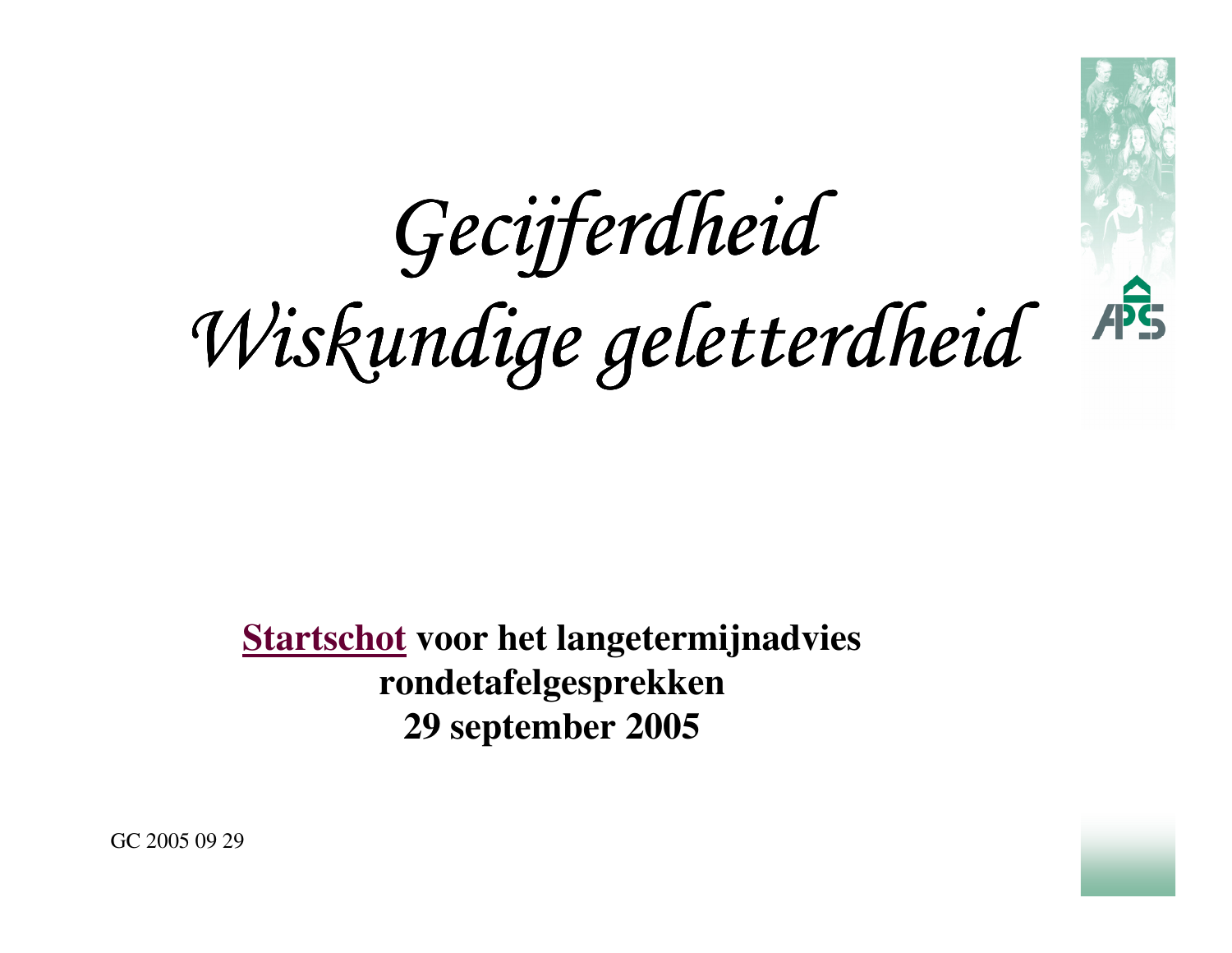## **Gecijferdheid**

**Werkdefinitie:** 

**"Kennis, vaardigheden en persoonlijke kwaliteiten, nodig om adequaat en autonoom om te gaan met de kwantitatieve kant van de wereld om je heen."**

**Maar wel gelijk een dilemma:**

■ How do people cope with the numerate aspects of the<br>
world around us<sup>2</sup> **world around us?**

**or**

n **How do people cope numerately with aspects of the world around us?**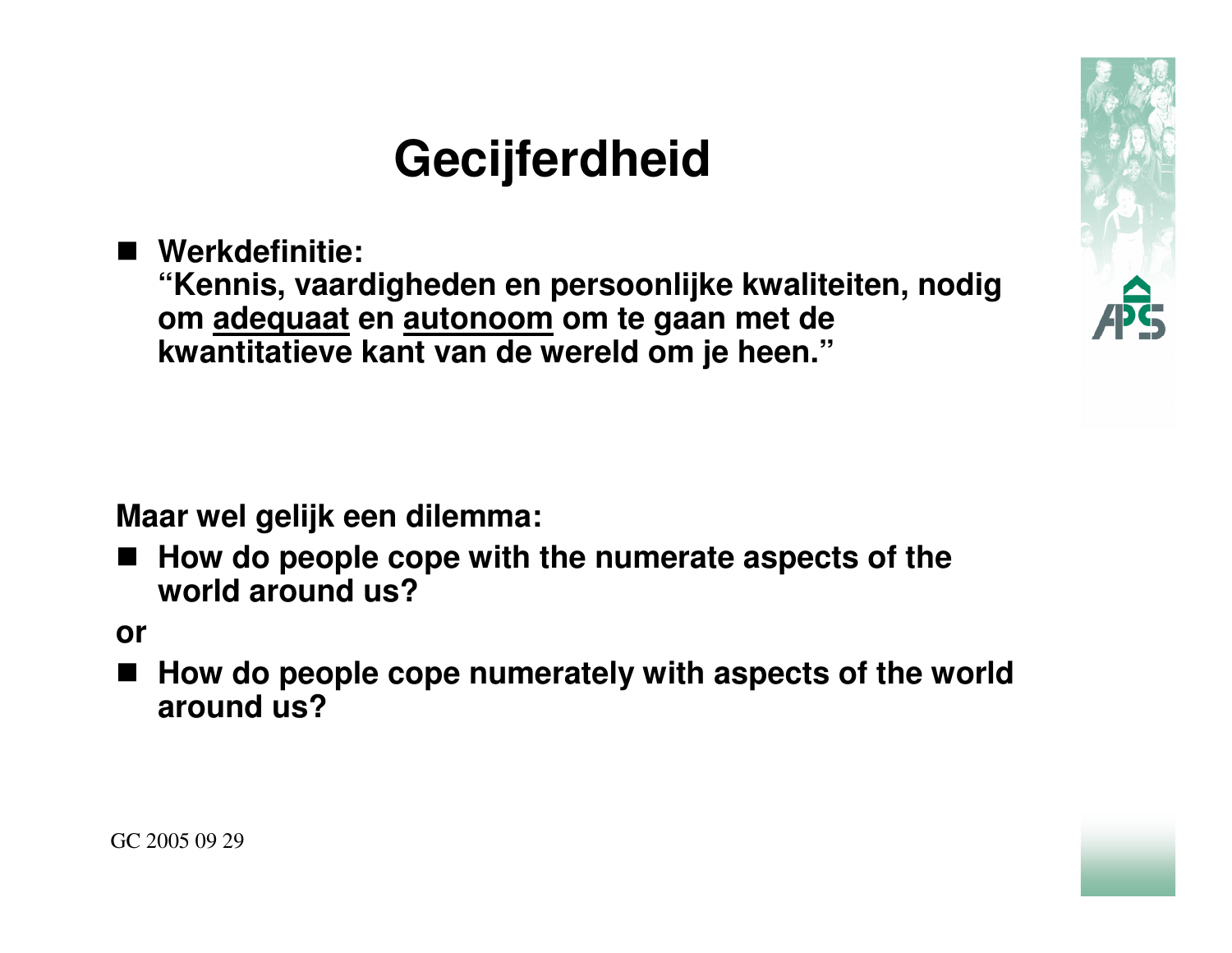# **Achtergrond**

- **Wiskundige Geletterdheid en gecijferdheid.** ■ Literacy and numerical literacy (numeracy).
	- **Mathematical literacy**
	- **Statistical literacy**
	- **Spatial literacy**
	- **Quantitative literacy**
	- **Democratic mathematics**
	- **Science literacy**

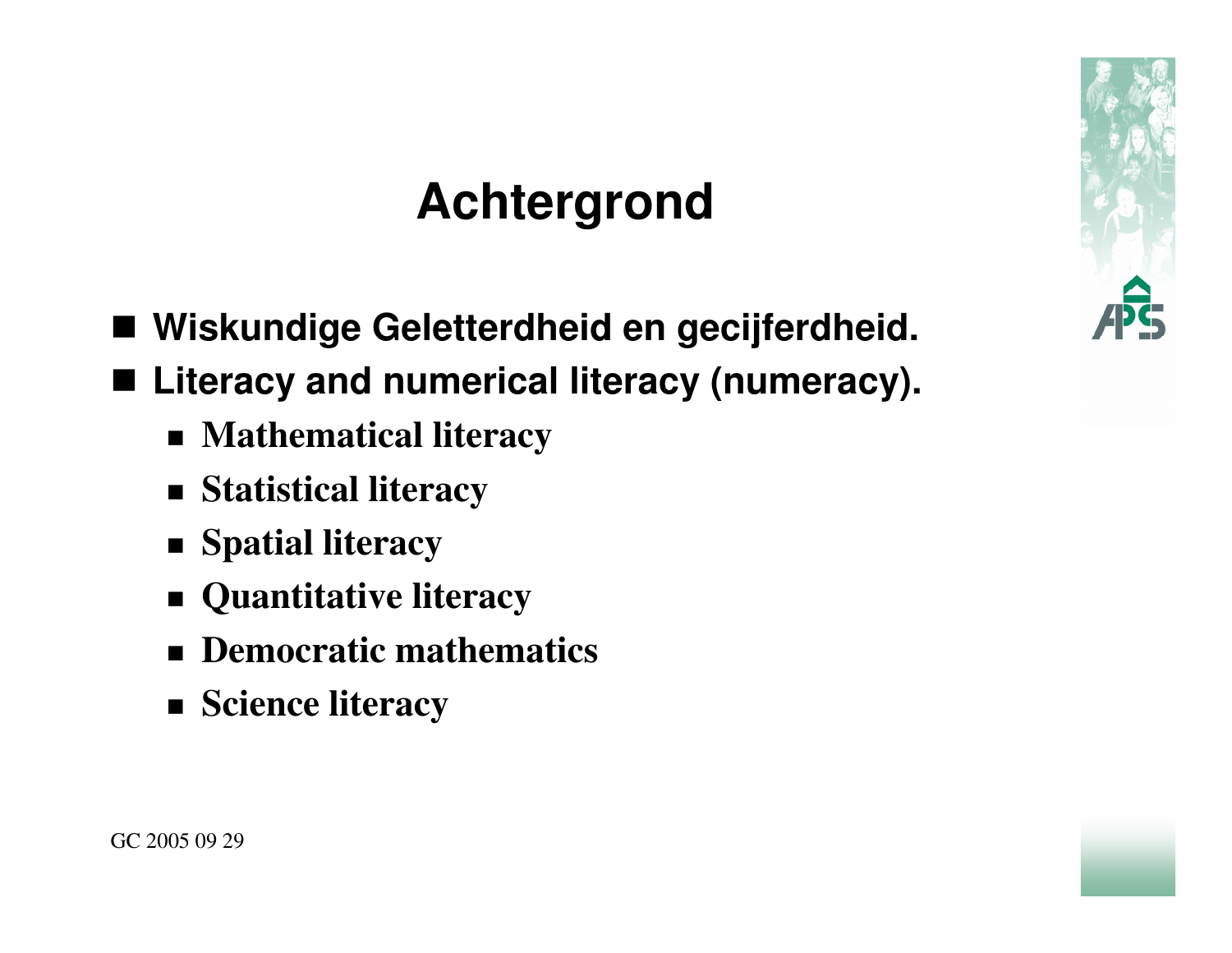

### **Twee vormen van ongecijferdheid**

- De alfa, die niks moet hebben van bèta: dwz. **getallen, procenten en grafieken.**
	- **Koketteren met ongecijferdheid**
	- **C.P. Snow, The Two Cultures**
- **De leerlingen in bijvoorbeeld de basisberoepsgerichte leerweg, waarvoor gecijferdheid van essentieel belang is bij hun zelfredzaamheid.**
	- **Last hebben van ongecijferdheid**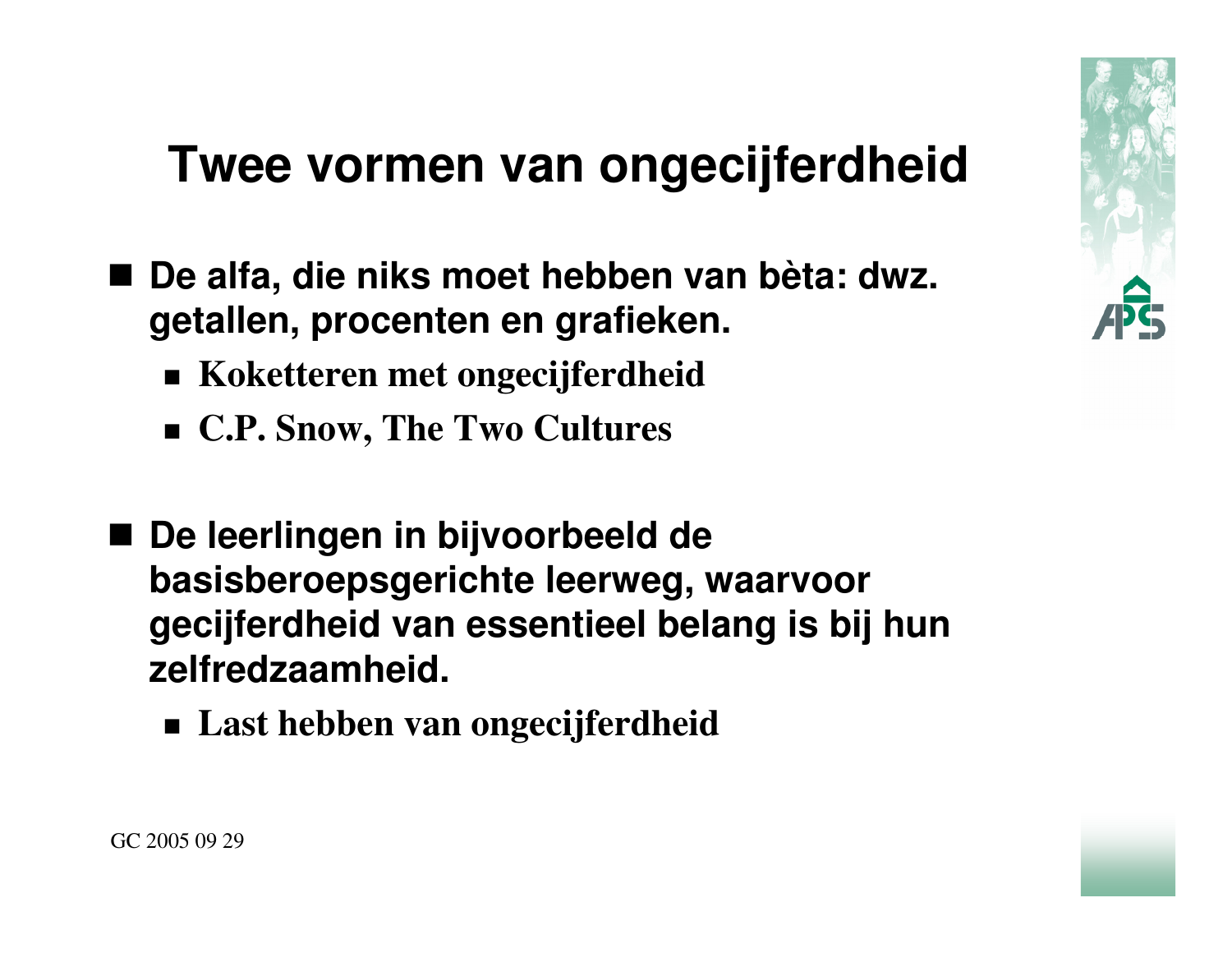Mathematical literacy has been defined in a widevariety of ways over the past few years and one thing everyone more or less has come to agree on is that mathematical literacy cannot be defined in terms of mathematical knowledge. Mathematicalliteracy is in fact mainly about the functionalaspect of mathematical knowledge. It is aboutindividual competencies to use mathematicalknowledge in a practical, functional way; mathematical literacy in order to …. ormathematical literacy for …

(Jablonka, 2003)